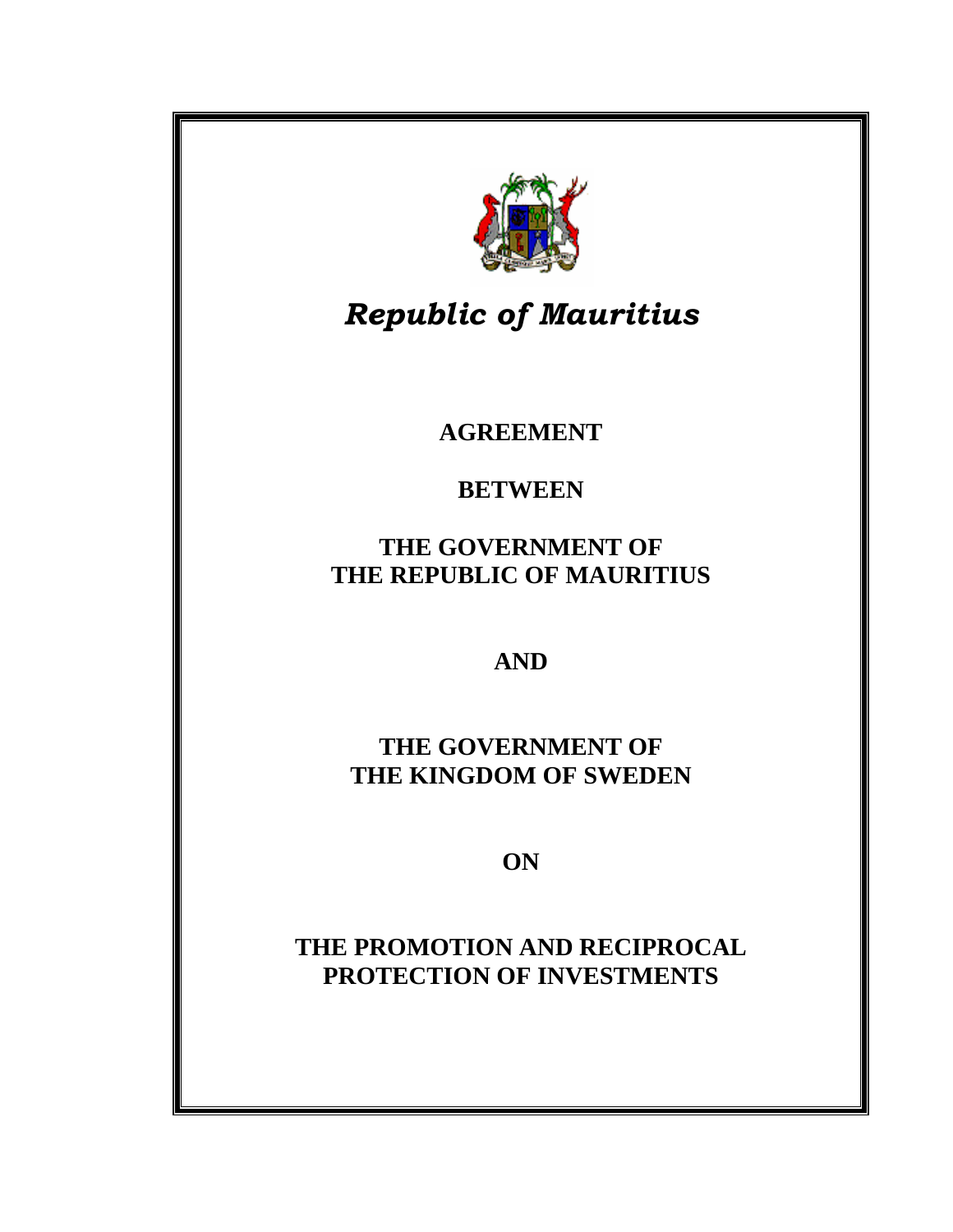# **AGREEMENT**

between the Government of the Republic of Mauritius and the Government of the Kingdom of Sweden on the Promotion and Reciprocal Protection of Investments

### **Preamble**

The Government of the Republic of Mauritius and the Government of the Kingdom of Sweden,

Desiring to intensify economic cooperation to the mutual benefit of both countries and to maintain fair and equitable conditions for investments by investors of one Contracting Party in the territory of the other Contracting Party;

Recognizing that the promotion and reciprocal protection of such investments favour the expansion of economic relations between the two Contracting Parties and stimulate investment initiatives;

Recognizing that the development of economic and business ties can promote respect for internationally recognized fundamental principles and rights at work; and

Agreeing that these objectives can be achieved without relaxing essential security interests, health and safety and environmental measures of general application;

Have agreed as follows:

## **Article 1 Definitions**

For the purposes of this Agreement:

- (1) "investment" means any kind of asset owned or controlled directly or indirectly by an investor of one Contracting Party in the territory of the other Contracting Party, provided that the investment has been made in accordance with the laws and regulations of the other Contracting Party, and shall include in particular, though not exclusively:
	- (a) movable and immovable property as well as any other property rights, such as lease, mortgage, lien, pledge, usufruct and similar rights;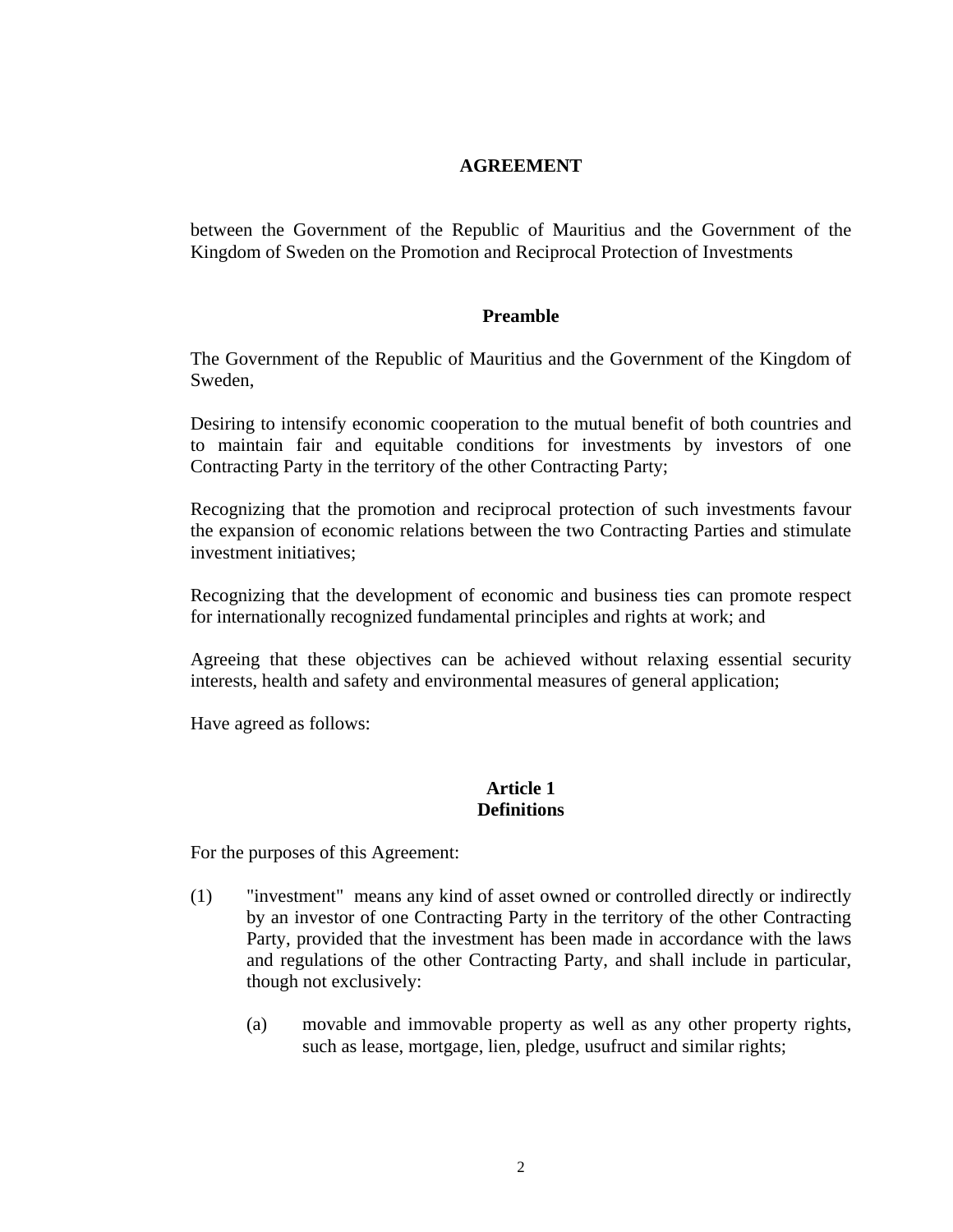- (b) shares, stocks, debentures or other kinds of interest in a company or enterprise;
- (c) title to money or any performance having an economic value;
- (d) industrial and intellectual property rights, technical processes, trade names, know-how, goodwill and other similar rights;
- (e) business concessions conferred by law, administrative decisions or under contract, including concessions to search for, develop, extract or exploit natural resources.
- (2) "investor" of a Contracting Party means:
	- (a) any natural person who is a national of that Contracting Party in accordance with its laws;
	- (b) any legal person or other organisation incorporated, constituted or set up in accordance with the laws applicable in that Contracting Party; and
	- (c) any legal person not established under the law of that Contracting Party but effectively controlled by an investor as defined under (a) or (b).
- (3) "returns" means the amounts yielded by an investment and in particular, though not exclusively, include profit, interest, capital gains, dividends, royalties or fees.
- (4) "territory" means the territory of each Contracting Party including the land, airspace and territorial sea, as well as the exclusive economic zone and the seabed and subsoil over which the Contracting Party exercises, in accordance with international law, sovereign rights and jurisdiction for the purpose of exploration, exploitation and conservation of natural resources.
- (5) Any change in the form in which assets are invested shall not affect their character as investments.

#### **Article 2 Scope and Application of the Agreement**

(1) This Agreement shall apply to investments in the territory of one Contracting Party made in accordance with its laws and regulations by investors of the other Contracting Party.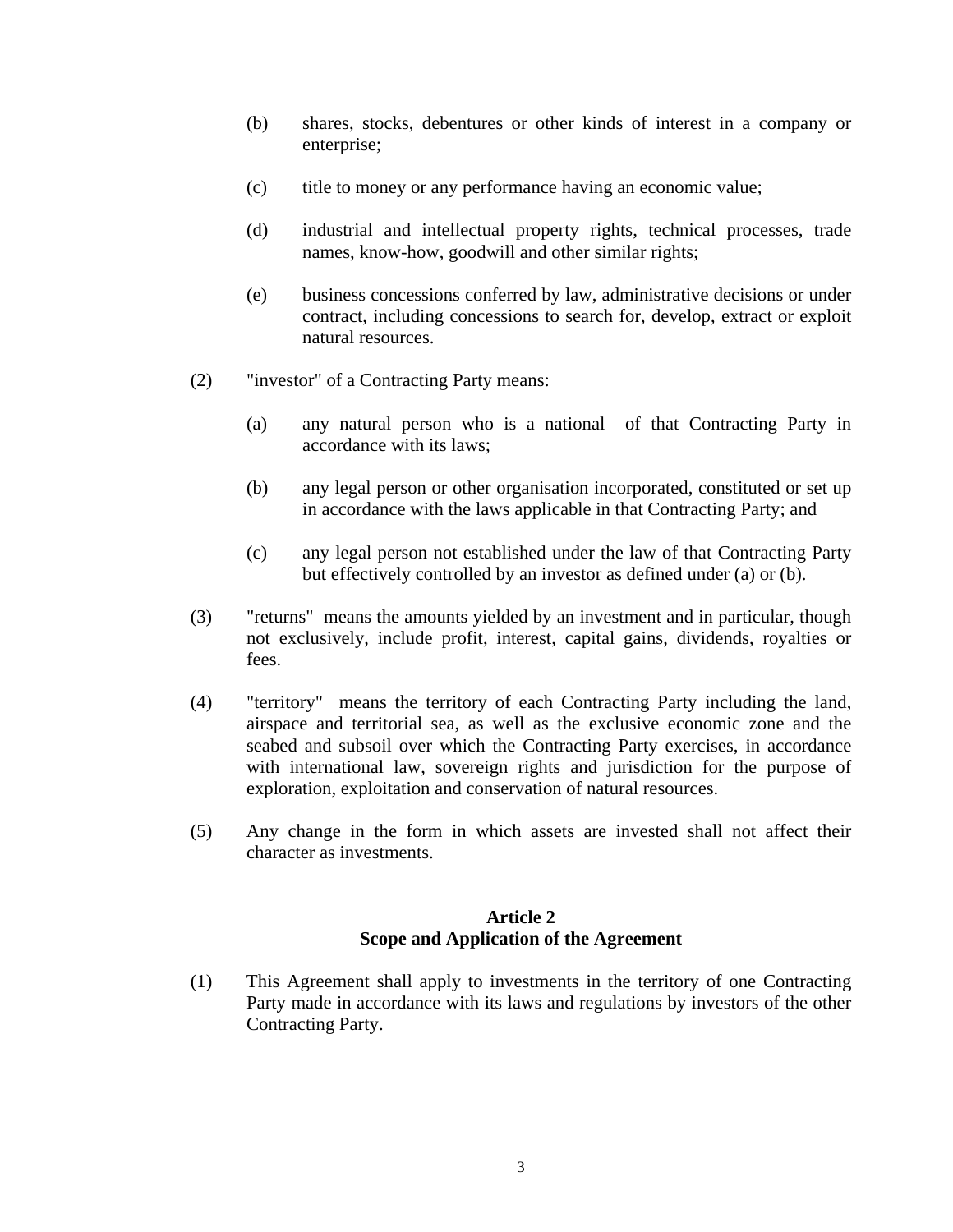(2) This Agreement shall apply to all investments, whether made before or after its entry into force, but shall not apply to any dispute concerning an investment which arose, or any claim concerning an investment which was settled, before its entry into force.

### **Article 3 Promotion and Protection of Investments**

- (1) Each Contracting Party shall, subject to its general policy in the field of foreign investment, encourage the making of investments in its territory by investors of the other Contracting Party and shall, subject to compliance with the provisions of its laws, admit such investments.
- (2) Each Contracting Party shall use its best endeavours to grant, in accordance with its laws, the necessary permits in connection with the carrying out of such investments and, whenever necessary, licensing agreements and contracts for technical, commercial or administrative assistance.
- (3) Subject to the laws and regulations relating to the entry and residence of noncitizens, individuals working for an investor of one Contracting Party, as well as members of their household, shall be permitted to enter into, remain on and leave the territory of the other Contracting Party for the purpose of carrying out activities associated with investments in the territory of the latter Contracting Party.
- (4) Each Contracting Party shall, at all times, accord fair and equitable treatment of the investments by investors of the other Contracting Party and shall not impair the management, maintenance, use, enjoyment or disposal thereof nor the acquisition of goods and services or the sale of their production, through unreasonable or discriminatory measures.
- (5) The investments made in accordance with the laws and regulations of the Contracting Party in whose territory they are undertaken, shall enjoy the full protection of this Agreement and in no case shall a Contracting Party award treatment less favourable than that required by international law. Each Contracting Party shall observe any obligation it has entered into with investors of the other Contracting Party with regard to their investment.
- (6) Each Contracting Party shall ensure that its laws, regulations, administrative practices and procedures of general application, and adjudicatory decisions, that pertain or affect investments covered by this Agreement are promptly published or otherwise made publicly available.
- (7) Returns yielded from an investment shall be given the same treatment and protection as an investment.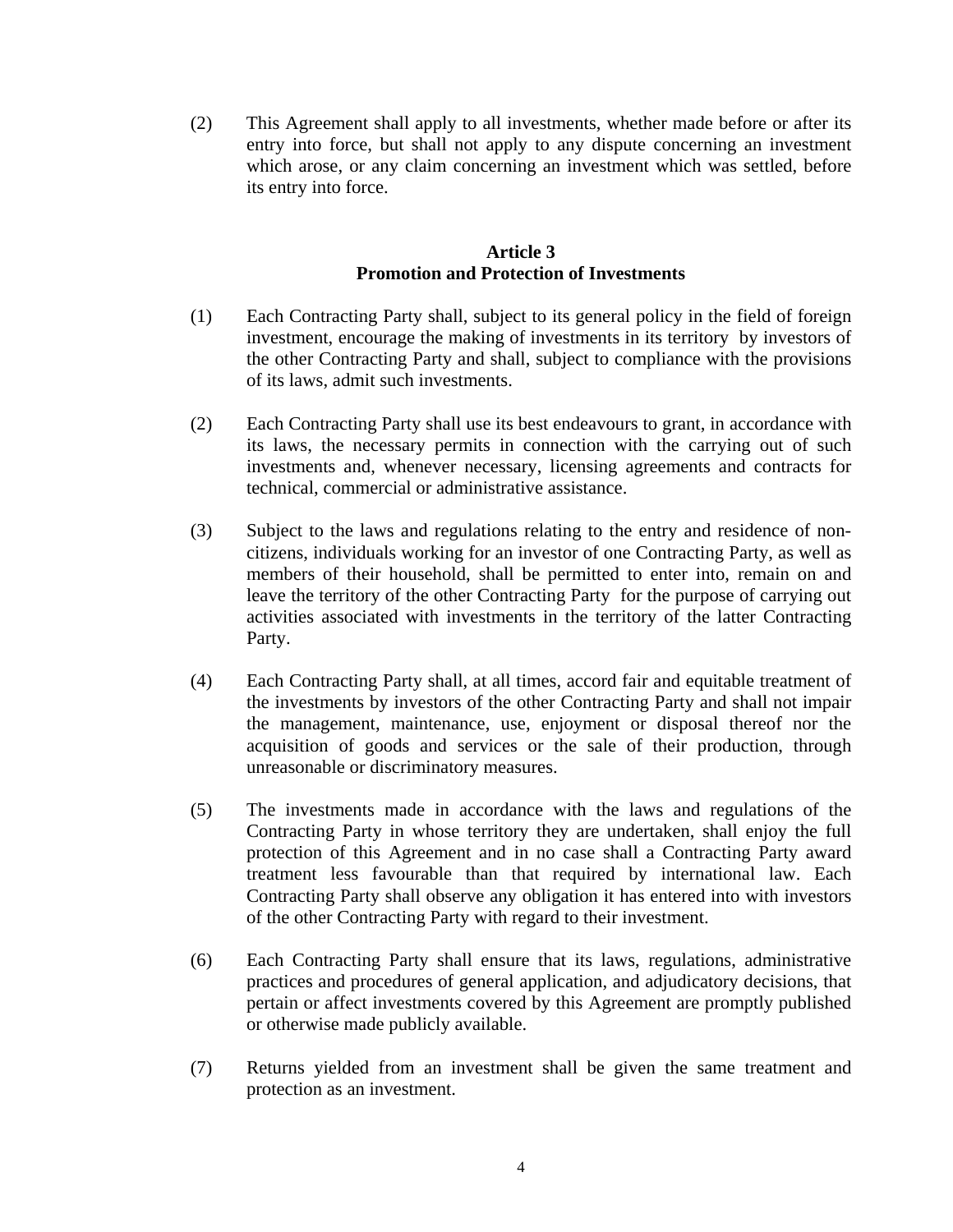## **Article 4 National and Most Favoured Nation Treatment of Investments**

- (1) Each Contracting Party shall apply to investments made in its territory by investors of the other Contracting Party a treatment which is no less favourable than that accorded to investments made by its own investors or by investors of third States, whichever is more favourable.
- (2) If a Contracting Party accords special advantages to investors of any third State by virtue of an agreement establishing a free trade area, a customs union or a common market, of which it is or may become a member, it shall not be obliged to accord such advantages to investors of the other Contracting Party.
- (3) The provisions of Paragraph (1) of this Article shall not be construed so as to oblige one Contracting Party to extend to investors of the other Contracting Party the benefit of any treatment, preference or privilege resulting from any international agreement or arrangement relating wholly or mainly to taxation or any domestic legislation relating wholly or mainly to taxation.

#### **Article 5 Expropriation**

- (1) Neither Contracting Party shall take any measures, such as nationalisation or expropriation, depriving directly or indirectly, an investor of the other Contracting Party of an investment unless the following conditions are complied with:
	- (a) the measures are taken in the public interest and under due process of law;
	- (b) the measures are distinct and not discriminatory; and
	- (c) the measures are accompanied by provisions for the payment of prompt, adequate and effective compensation, which shall be transferable without delay in a freely convertible currency.
- (2) Any compensation under this Article shall be equal to the open market value of the investment expropriated at the time immediately before the expropriation or impending expropriation became known, whichever is the earlier (hereinafter referred to as the "Valuation Date"). The open market value shall, at the request of the investor, be expressed in a freely convertible currency on the basis of the market rate of exchange existing for that currency on the Valuation Date. The compensation shall also include interest at a commercial rate established on a market basis from the date of expropriation until the date of payment.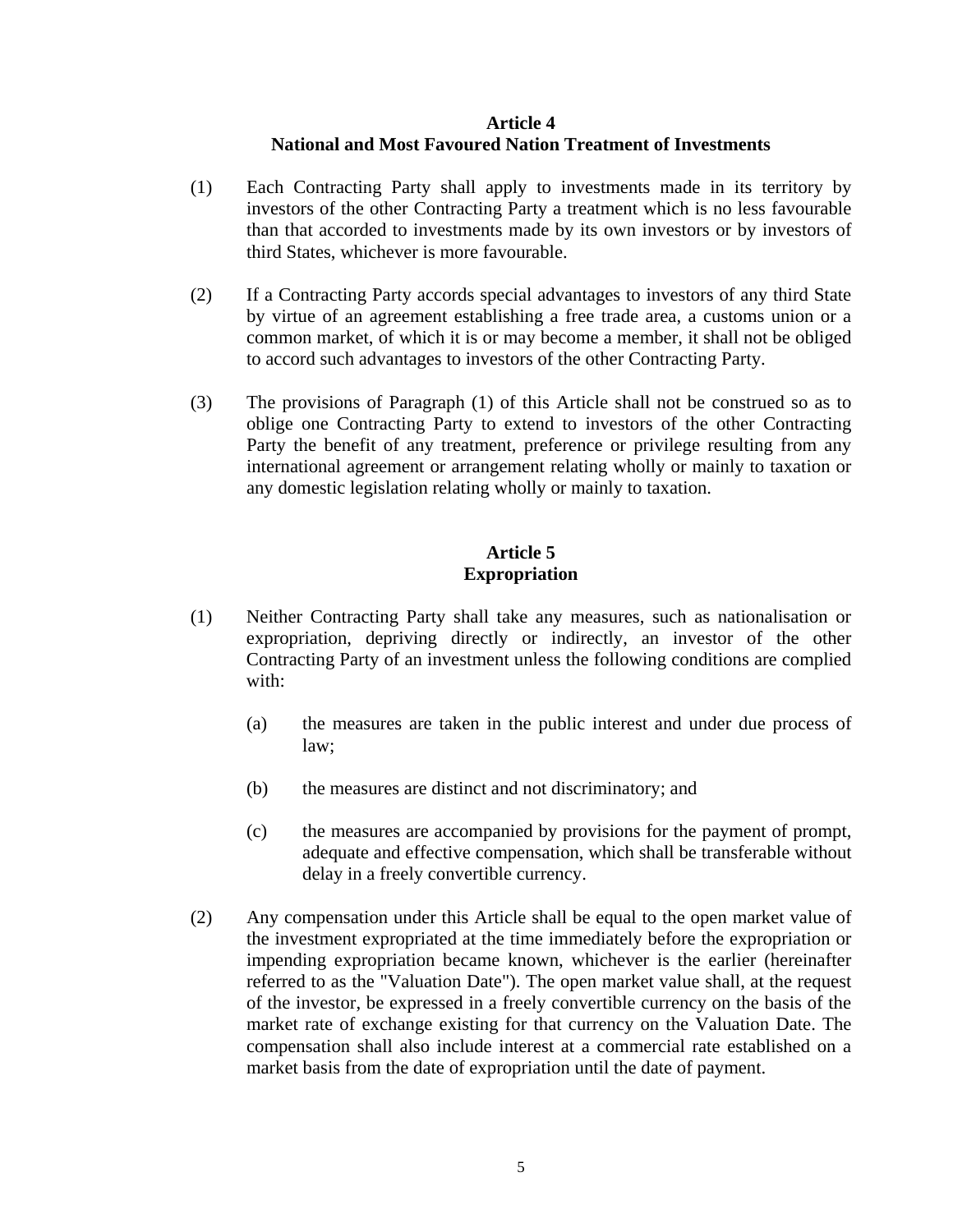- (3) The provisions of Paragraphs (1) and (2) of this Article shall also apply to the returns from an investment as well as in the event of liquidation, to the proceeds from such liquidation.
- (4) Investors of a Contracting Party affected by expropriation shall have the right to a prompt review by a judicial authority or other independent authority of the other Contracting Party, of their case and of the valuation of their investments, in accordance with the principles established in this Article.
- (5) Where a Contracting Party expropriates the assets of a company or an enterprise in its territory in which investors of the other Contracting Party have an investment, including through the ownership of shares, it shall ensure that the provisions of this Article are applied to the extent necessary to guarantee prompt, adequate and effective compensation in respect of their investment to such investors of the other Contracting Party.

## **Article 6 Compensation**

- (1) Investors of either Contracting Party who suffer losses of their investments in the territory of the other Contracting Party due to war or other armed conflict, a state of national emergency, revolt, insurrection or riot shall be accorded, with respect to restitution, indemnification, compensation or other settlement, a treatment which is no less favourable than that accorded to its own investors or to investors of any third State. Resulting payments shall be transferable without delay in freely convertible currency.
- (2) Without prejudice to paragraph (1) of this Article, investors of a Contracting Party who in any of the situations referred to in that paragraph, suffer losses in the territory of the other Contracting Party resulting from,
	- (a) requisitioning of its investment or part thereof by the latter's forces or authorities; or
	- (b) destruction of its investment or part thereof by the latter's forces or authorities, which were not required by the necessity of the situation,

shall be accorded restitution or compensation, which in either case shall be prompt, adequate and effective.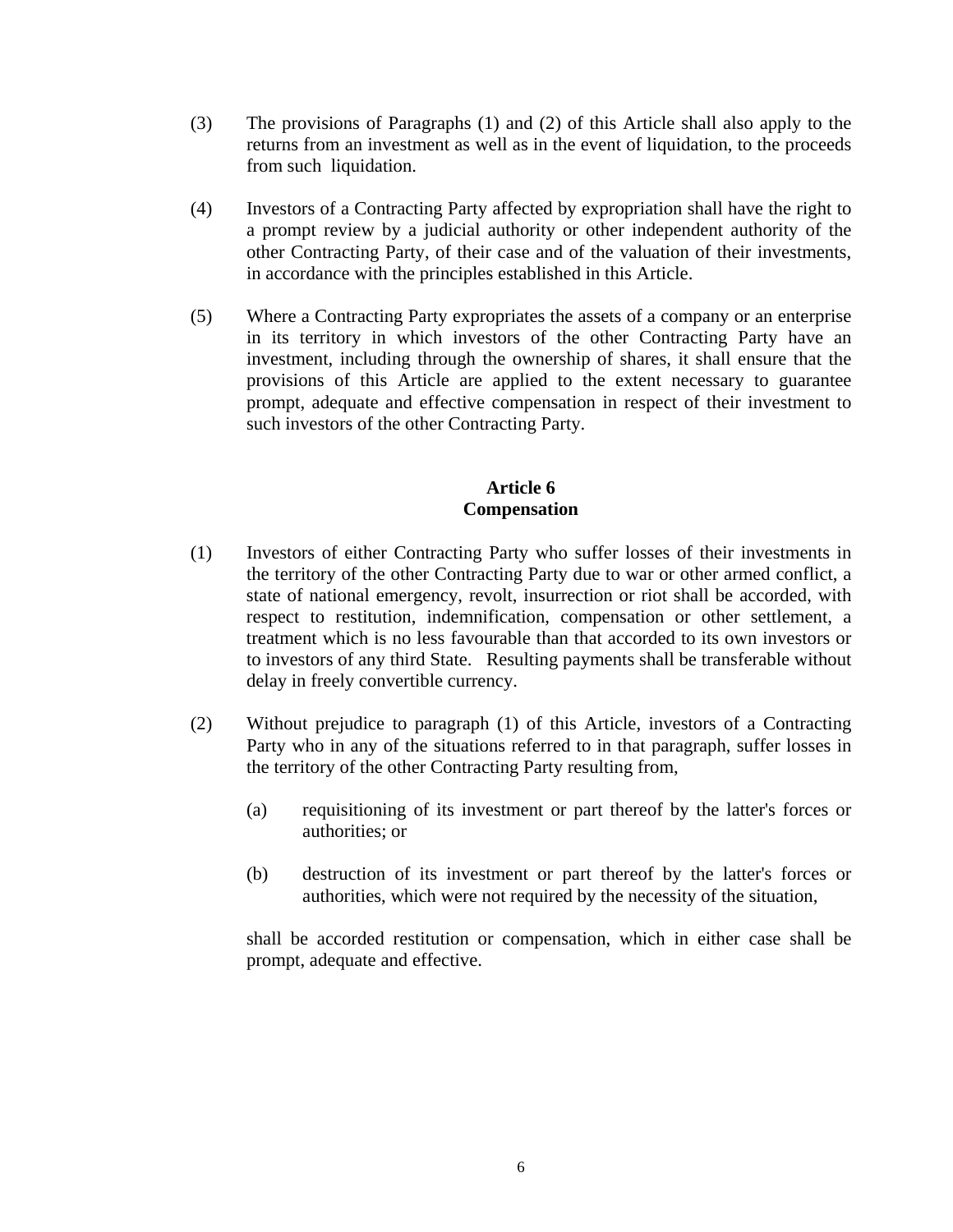#### **Article 7 Transfers**

- (1) Each Contracting Party shall allow without delay the transfer in a freely convertible currency of payments in connection with an investment, and shall include in particular though not exclusively:
	- (a) the returns;
	- (b) the proceeds from a total or partial sale or liquidation of any investment by an investor of the other Contracting Party;
	- (c) funds in repayment of loans;
	- (d) compensation according to Articles 5 and 6; and
	- (e) any additional contributions of capital necessary for the maintenance or development of the investment.
- (2) Any transfer referred to in this Agreement shall be effected at the market rate of exchange existing on the day of transfer with respect to spot transactions in the currency to be transferred. In the absence of a market for foreign exchange, the rate to be used will be the most recent rate applied to inward investments or the most recent exchange rate for conversion of currencies into Special Drawing Rights, whichever is the most favourable to the investor.

#### **Article 8 Subrogation**

If a Contracting Party or its designated agency makes a payment to any of its investors under a guarantee it has granted in respect of an investment in the territory of the other Contracting Party, the latter Contracting Party shall, without prejudice to the rights of the former Contracting Party under Article 10, recognize the transfer of any right or title of such an investor to the former Contracting Party or its designated agency and the right of the former Contracting Party or its designated agency to exercise by virtue of subrogation any such right or title to the same extent as its predecessor in title.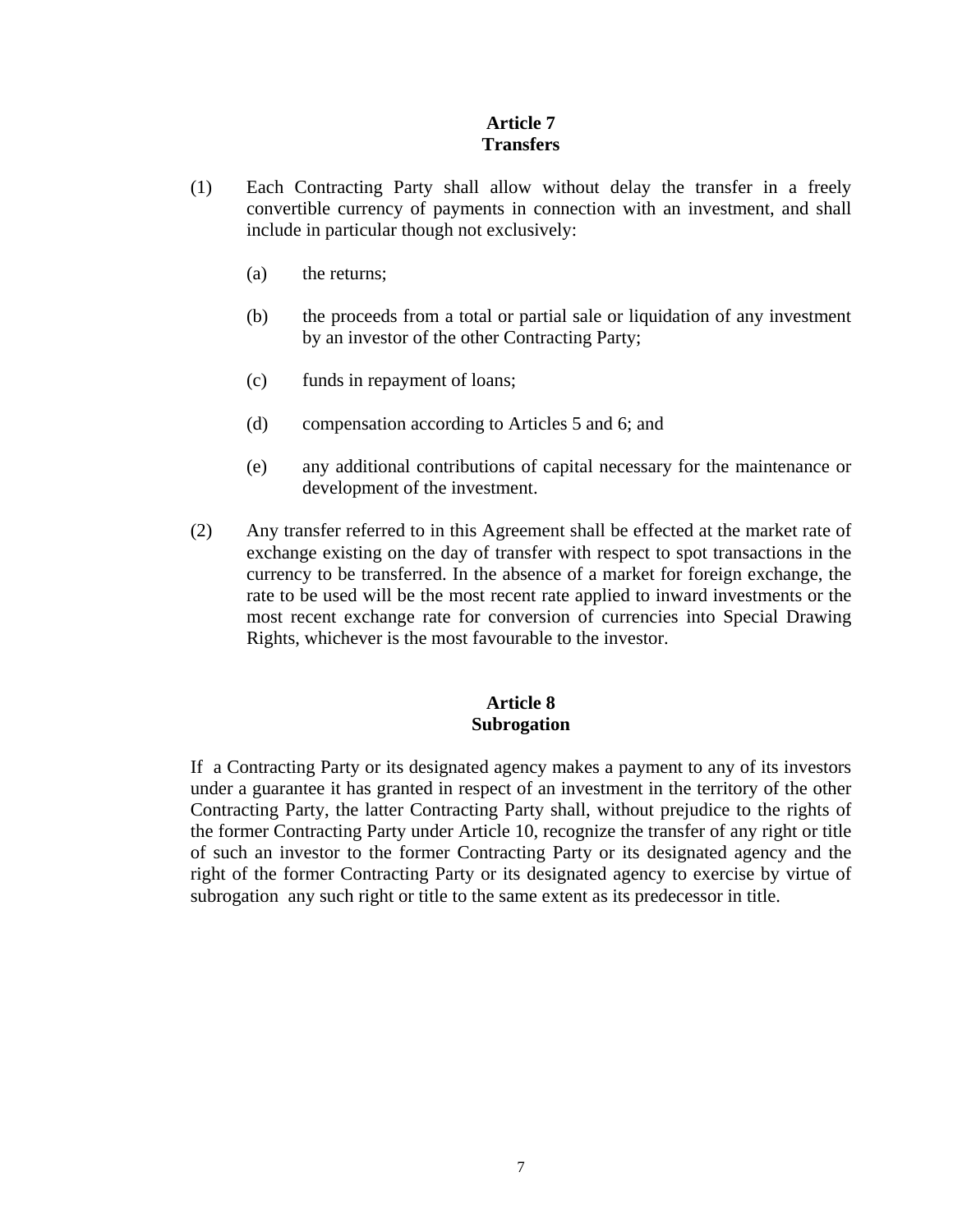# **Article 9 Settlement of Disputes between an Investor and a Contracting Party**

- (1) Any dispute concerning an investment between an investor of one Contracting Party and the other Contracting Party shall, as far as possible, be settled amicably.
- (2) If any such dispute cannot be settled within six months following the date on which the dispute has been raised by the investor through written notification to the Contracting Party, each Contracting Party hereby consents to the submission of the dispute, at the investor's choice, for resolution by international arbitration to one of the following fora:
	- i) the International Centre for Settlement of Investment Disputes (ICSID) for settlement by arbitration under the Washington Convention of 18 March 1965 on the Settlement of Investment Disputes between States and Nationals of Other States provided both Contracting Parties have adhered to the said Convention, or
	- ii) an ad hoc tribunal set up under Arbitration Rules of the United Nations Commission on International Trade Law (UNCITRAL). The appointing authority under the said rules shall be the Secretary General of ICSID.
- (3) If the parties to such a dispute have different opinions as to whether conciliation or arbitration is the more appropriate method of settlement, the investor shall have the right to choose.
- (4) For the purpose of this Article and Article 25(2)(b) of the said Washington Convention, any legal person which is constituted in accordance with the legislation of one Contracting party and which, before a dispute arises, was controlled by an investor of the other Contracting Party, shall be treated as a national of the other Contracting Party.
- (5) Any arbitration under the UNCITRAL Arbitration Rules shall, at the request of either party to the dispute, be held in a state that is a party to the United Nations Convention on the Recognition and Enforcement of Foreign Arbitral Awards, done at New York, June 10, 1958 (the New York Convention).
- (6) The consent given by each Contracting Party in paragraph (2) and the submission of the dispute by an investor under the said paragraph shall constitute the written consent and written agreement of the parties to the dispute to its submission for settlement for the purposes of Chapter II of the Washington Convention (Jurisdiction of the Centre), Article 1 of the UNCITRAL Arbitration Rules and Article II of the New York Convention.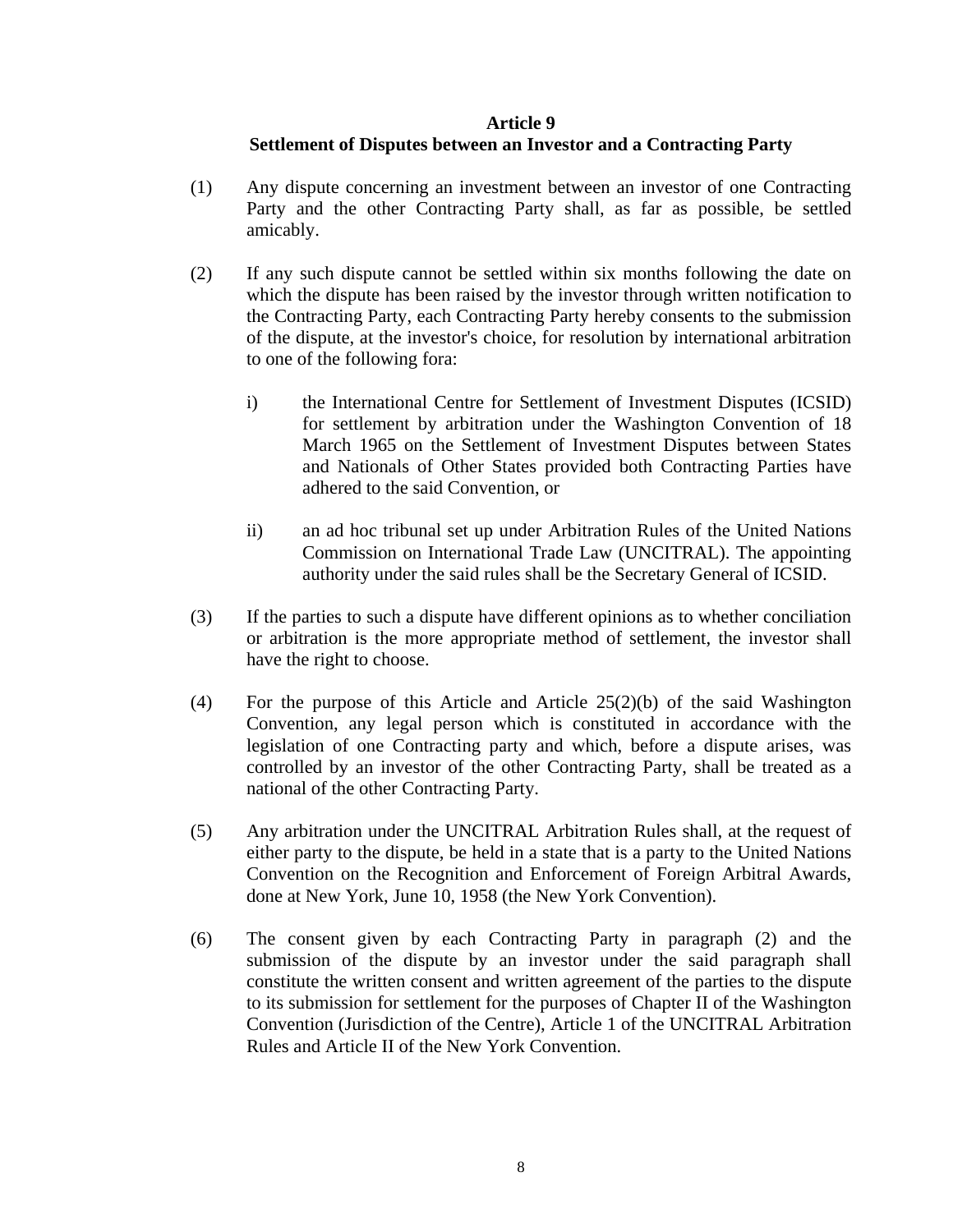- (7) In any proceeding involving an investment dispute, a Contracting Party shall not assert, as a defense, counterclaim, right of set-off or for any other reason, that indemnification or other compensation for all or part of the alleged damages has been received pursuant to an insurance or guarantee contract.
- (8) Any arbitral award rendered pursuant to this Article shall be final and binding on the parties to the dispute. Each Contracting Party shall carry out without delay the provisions of any such award and provide in its territory for the enforcement of such an award.

# **Article 10 Disputes between the Contracting Parties**

- (1) Any dispute between the Contracting Parties concerning the interpretation or application of this Agreement shall, if possible, be settled by negotiations between the Governments of the two Contracting Parties.
- (2) If the dispute cannot thus be settled within six months, following the date on which such negotiations were requested by either Contracting Party, it shall at the request of either Contracting Party be submitted to an arbitration tribunal.
- (3) The arbitration tribunal shall be set up from case to case, each Contracting Party appointing one member. These two members shall then agree upon a national of a third State as their chairman, to be appointed by the Governments of the two Contracting Parties. The members shall be appointed within two months, and the chairman within four months, from the date either Contracting Party, has advised the other Contracting Party of its wish to submit the dispute to an arbitration tribunal.
- (4) If the time limits referred to in Paragraph (3) of this Article have not been complied with, either Contracting Party may, in the absence of any other relevant arrangement, invite the President of the International Court of Justice to make the necessary appointments.
- (5) If the President of the International Court of Justice is prevented from discharging the function provided for in Paragraph (4) of this Article or is a national of either Contracting Party, the Vice-President shall be invited to make the necessary appointments. If the Vice-President is prevented from discharging the said function or is a national of either Contracting Party, the most senior member of the Court who is not incapacitated or a national of either Contracting Party shall be invited to make the necessary appointments.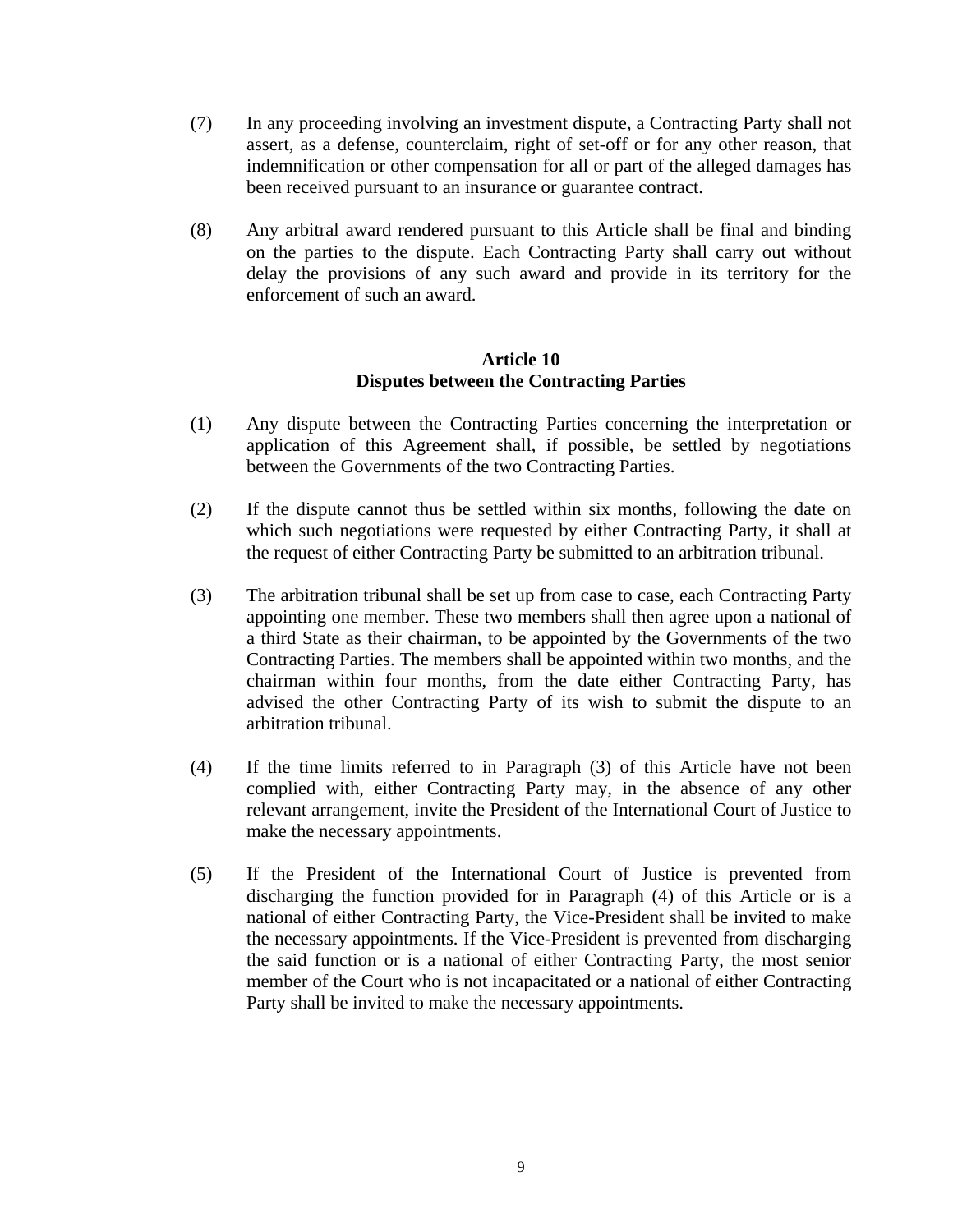(6) The arbitration tribunal shall reach its decision by a majority of votes, the decision being final and binding on the Contracting Parties. Each Contracting Party shall bear the costs of the member appointed by that Contracting Party as well as the costs for its representation in the arbitration proceedings; the cost of the chairman as well as any other costs shall be borne in equal parts by the two Contracting Parties. The arbitration tribunal may, however, in its decision direct that a higher proportion of costs shall be borne by one of the Contracting Parties. In all other respects, the procedure of the arbitration tribunal shall be determined by the tribunal itself.

## **Article 11 Application of Other Rules**

If the provisions of the law of either Contracting Party or obligations under international law existing at present or established hereafter between the Contracting Parties, in addition to the present Agreement, contain rules, whether general or specific, entitling investments and returns of investors of the other Contracting Party to treatment more favourable than that provided for by the present Agreement, such rules shall, to the extent that they are more favourable, prevail over the present Agreement.

# **Article 12 Entry into Force, Duration and Termination**

- (1) The Contracting Parties shall notify each other when the constitutional requirements for entry into force of this Agreement have been fulfilled. The Agreement shall enter into force on the first day of the second month following the date of receipt of the last notification.
- (2) This Agreement shall remain in force for a period of twenty years. Thereafter it shall remain in force until the expiration of twelve months from the date either Contracting Party notifies in writing the other Contracting Party of its decision to terminate this Agreement.
- (3) In respect of investments made prior to the date when the notice of termination of this Agreement becomes effective, the provisions of Articles 1 to 11 shall remain in force for a further period of twenty years from that date.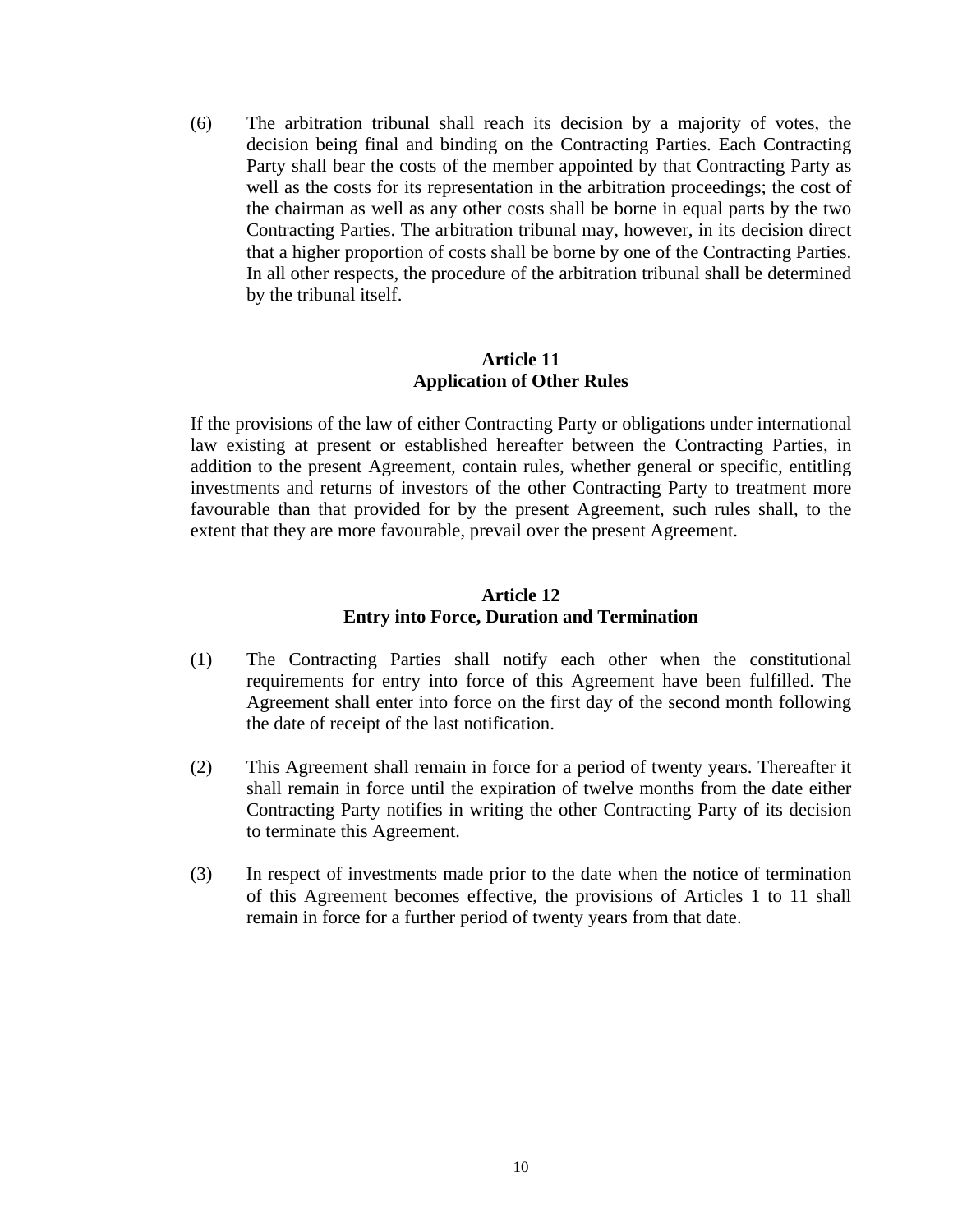In witness whereof the undersigned, duly authorized to this effect, have signed this Agreement.

Done at Port Louis on 23rd February 2004 in duplicate in the English language.

………..…………………. ………..………………….

**Hon. Pravind Kumar JUGNAUTH Ms. Lotta FOGDE Deputy Prime Minister and State Secretary, Minister of Finance and Ministry of Industry,<br>
<b>Employment and Communic**<br> **Employment and Communic** 

For the Government of the **For the Government of the Republic of Mauritius Kingdom of Sweden** 

**Employment and Communications**